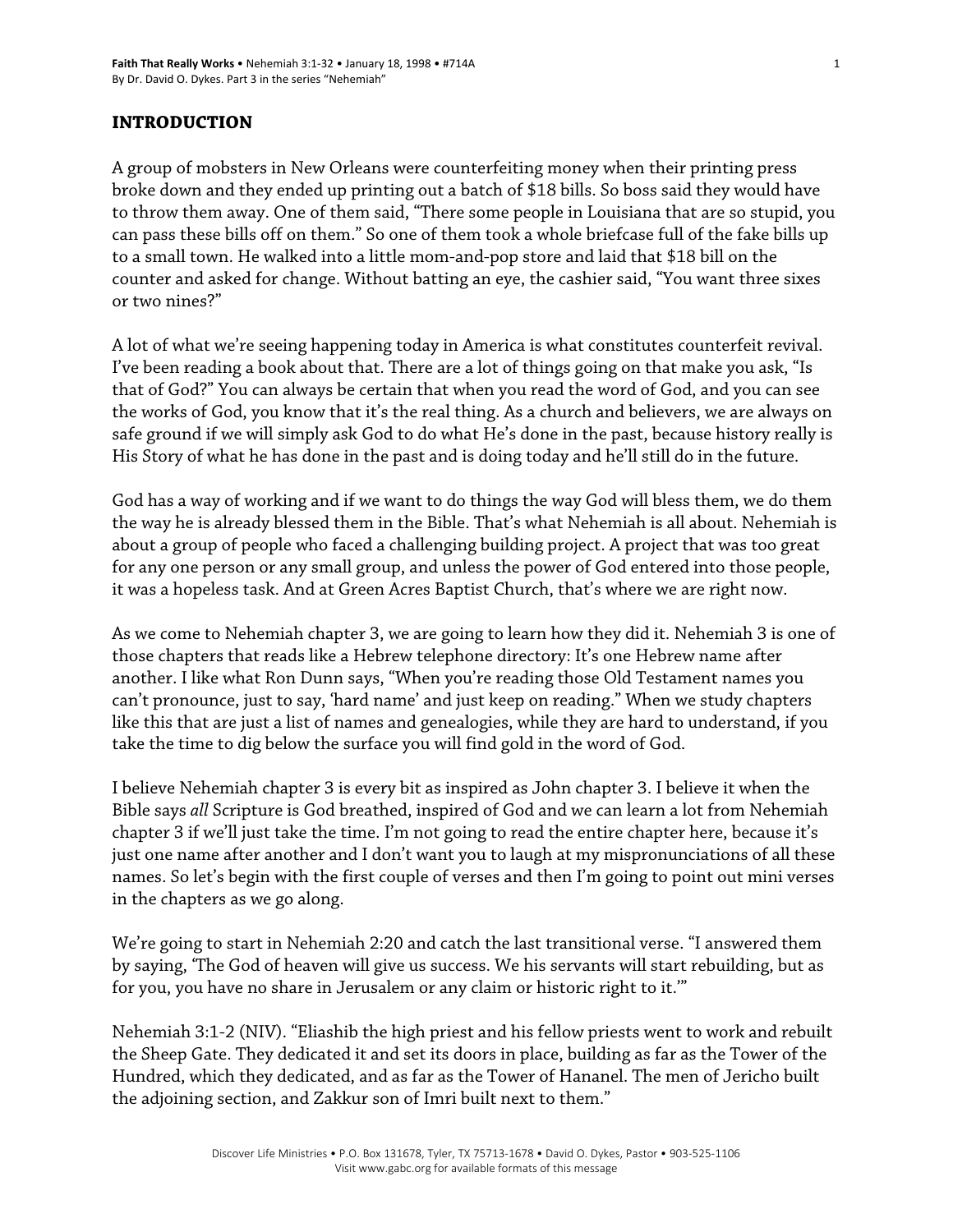This whole chapter is about hard name building against hard name. When you look at a chapter like this, you wonder what you can learn from it. When you stand back and look at it, you see a group of people who were excited enough about God in their lives to jump in and tackle a difficult task. I call it a faith that works.

Do you have a faith that works? In the New Testament, James says if you have faith without works, that faith is dead being alone. Works without faith are useless also, but a faith without works is dead. We can learn three principles from this chapter.

# **I. THE PLACE WHERE THEY STARTED.**

We're going to see a large group of people participating in the project and they start rebuilding the wall, but where did they start? There is a trend here. Look at verse 10. "Adjoining this, Jedaiah son of Harumaph made repairs opposite his house." Skip down to verse 23. "Beyond them, Benjamin and Hasshub made repairs in front of their house; and next to them, Azariah, son of Maaseiah, the son of Ananiah, made repairs, beside his house." Verse 28. "Above the Horse Gate, the priests made repairs, each in front of his own house."

When you start any kind of project for God, the best place to start is at home. When these people started rebuilding the wall, they started with the section right in front of their homes. Not all of them did that, because frankly, not all of them lived in Jerusalem, but many of them who lived there started right in front of their own front doors.

The application of that the lesson is that I'm asking you to pray with your family about your participation in God's work. In the next few weeks we'll be asking every member of our church to seek the face of God about your participation in Discover the Joy. If you haven't already begun to talk with your family and pray with your family about it, that's a step you need to take right now. I'm calling upon every husband in this room as the spiritual head of your household to go home and take your wife's hand in your hand and to look her in the eyes and say, "Honey, you and I need to pray about what God wants our family to do in Discover the Joy." Families need to pray about it together now.

I have known for at least two years that that we were to be doing something like this and for the past year, I personally have been praying regularly. "God what you want me and my family to do in terms of a sacrifice for Discover the Joy?" In the last few weeks I brought my wife Cindy into the process. I want God to say the same thing to you that he's been saying to me. It is critically important that all of us start with our homes and our families.

## **II. THE PEOPLE WHO ARE REMEMBERED.**

When you read chapter 3, you realize that apparently the names of these people are so important that not only does God list them here but he mentions them again in chapters 7, 10 and 12. Four times God writes down the names of the people who were faithful in this project. As I told you or not and read all 32 verses here, but I would challenge everyone in this room to go home this afternoon and read the entire 32 verses of chapter 3 and see for yourself that God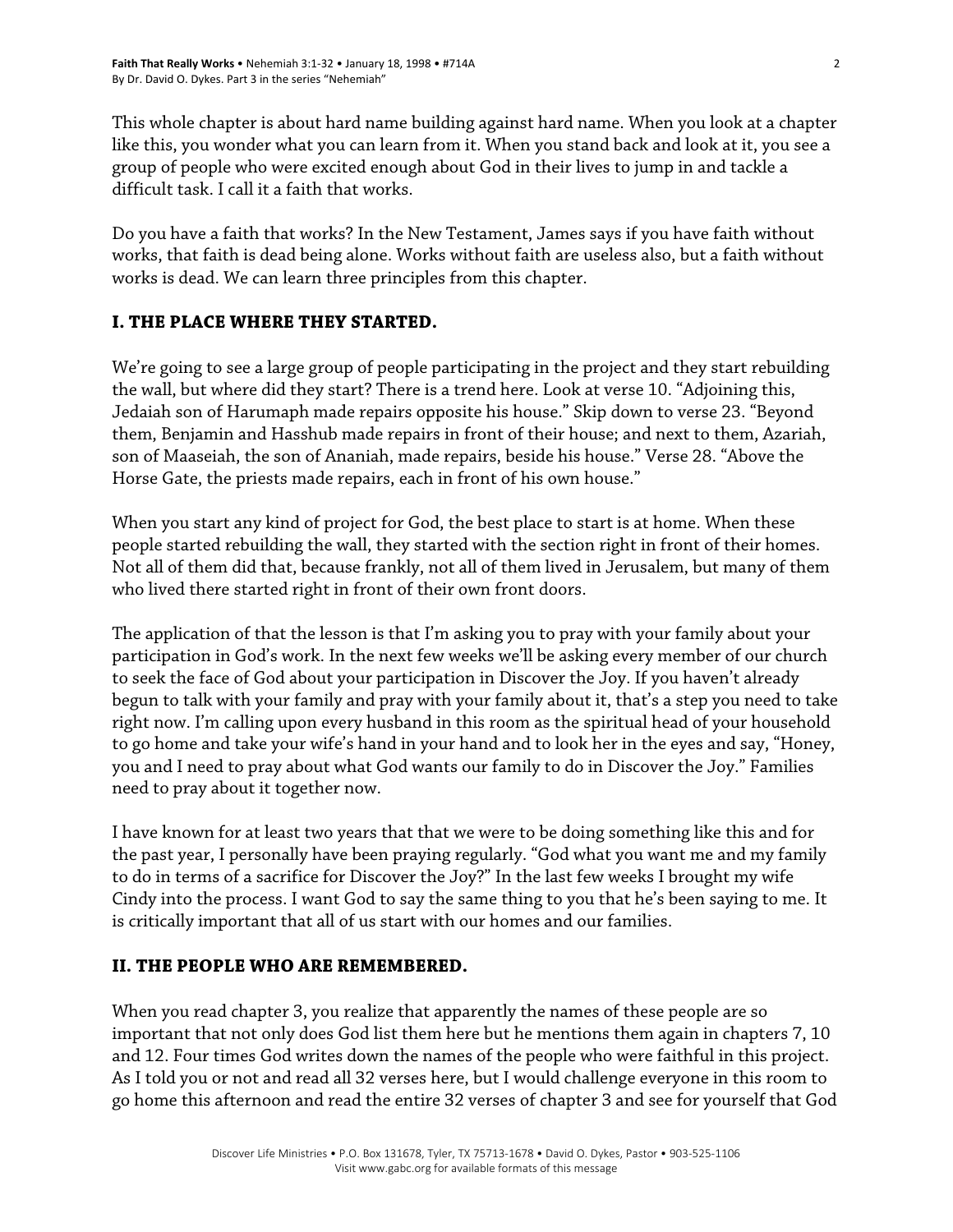is recognizing people who are faithful in this project. There are basically two groups of people in this chapter.

### **A. Those who worked.**

There are 77 different names in here. I would be so much easier if these folks were East Texans, then we could pronounce these names: Billy Bob, Joe Bob and Bob Bob. Instead, we have all these multisyllabic names. Now what is the lesson with all these names? Individuals matter to God. God loves the world, God loves nations, communities, churches and families but it's wonderful to know that individual people matter to God and that's why God has taken the time to write down the names of individuals. It's the same thing in the New Testament. That's why many times Paul took an entire chapter to call out names of individuals who were faithful to God.

The Bible also mentions people who were not so faithful. Individuals and their faithfulness matter to God. God likes to write down names. When I was in grammar school and the teacher would leave the room, she usually assigned some smart little girl to be in charge and if we started shooting spitballs or acting up or talking, that little girls would say, "I'm taking names." In a real sense, that's what God's doing, writing down names and people who were faithful to him are forever recorded in this book. I say forever, because heaven and earth will pass away, but the Bible says, "My word will never pass away." You matter to God and God likes to write things down.

The Bible says there are books in heaven. There are the books of works. I think what these people did and what you're doing is written down in the books of works in heaven but you'd better not count on the books of works to get you to heaven, because the Bible says in Revelation 20 there is an another book in heaven—the book of life. Even when Jesus sent out the 70 disciples in 35 groups of two, they went out preaching and teaching casting out demons. The Bible says those disciples came back rejoicing, because demons were subject under them in Jesus' name. But Jesus said, do not rejoice because demons are subject to you, rather rejoice because your names are written down in the book of life.

If we could pull back the veil of heaven, you would find the book of life in heaven. And for every one of us to have ever turned from our sins, put our faith in Jesus Christ and surrender to Him as Lord, our name is written down in ink that cannot be erased in the Lamb's book of life. When God writes down your name, what does he say about you? Individuals are important to God. You are not one in a million; you're one in about six and half billion.

Look at your fingerprint. Did you know that no person who's ever lived, or will ever live has a pattern on their finger like you have? Look at those other nine fingerprints. No two of them match so multiply 10 by every person on the face of the earth. God has that sense of individuality. You are so special to God as an individual that Jesus said our Father has numbered the very hairs of your head. When I got out the shower this morning and was combing my hair over the sink, God said, "There's number 49, 50, 51..." That's how much God cares for individuals.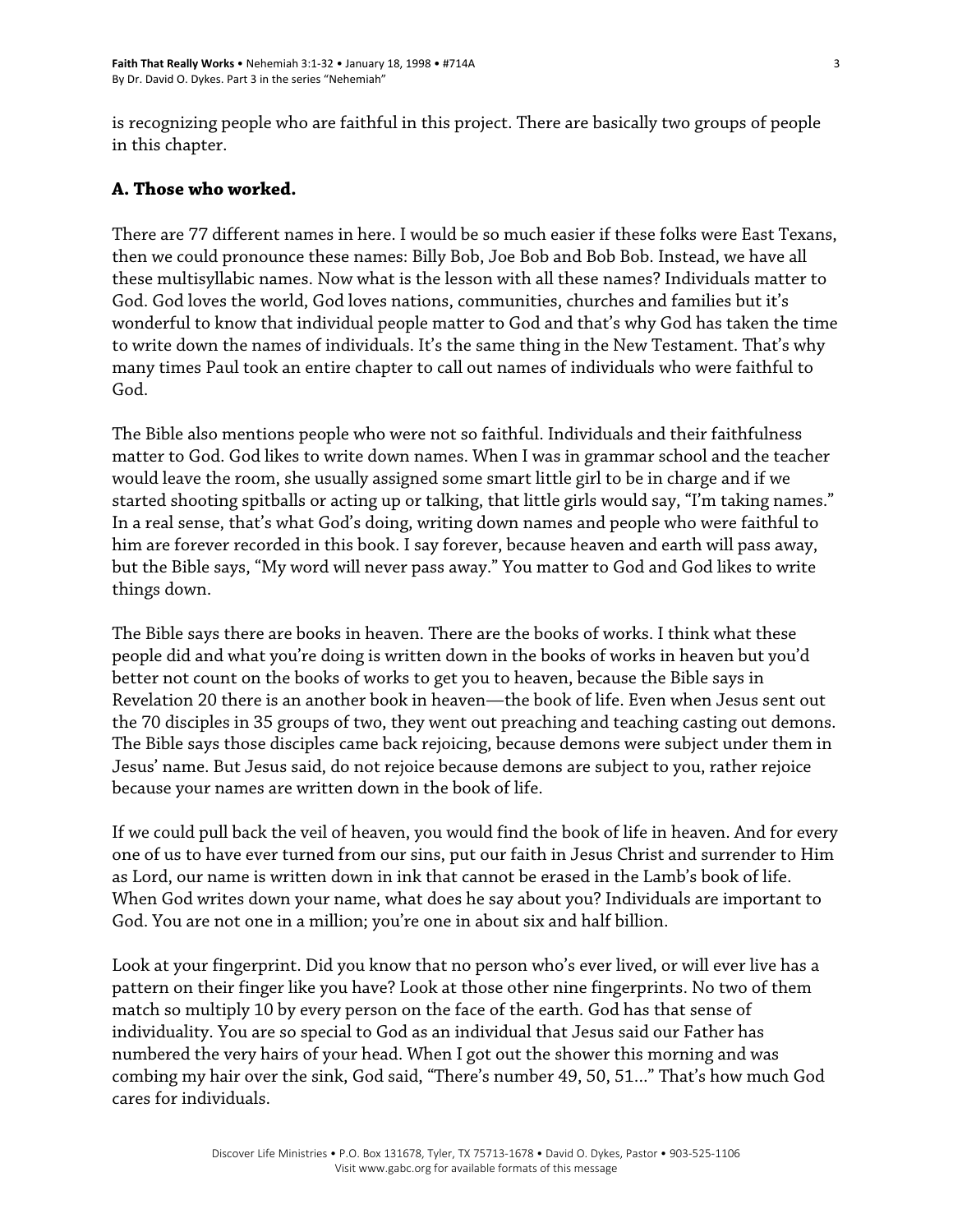## **1. A variety of people cooperated together.**

Let's say God is writing a book right now about the faithfulness of the people in Tyler Texas. What would He put beside your name? I thank God we have the names of these 77 individuals. In addition to individuals, there were 44 different groups; a variety of people cooperated together.

### **a. Church staff**

There were 44 sections of the wall around Jerusalem and there were 44 groups and started working on each one of these sections and they were so diverse, so many different kinds of people, including church staff. Verse 1 says Eliashib the high priest and his fellow priests went to work. As pastor of this church and our wonderful church staff, we are excited and we're willing to make this work.

## **b. Young people**

There were young people involved in this project. "The Fish Gate was rebuilt by the sons of Hassenaah." (vs. 3) And that didn't mean just Hassenaah's boys. According to Dr. Clyde T. Francisco, that was an organized group of young men, sons of Hassenaah, kind of like sons of the pioneers. Dr. Francisco says it probably referred to orphans, young men who worked together. These young people knew there was a job to do and they wanted to be a part of it. For you youth listening to me: We need you. We need you to work on your section of the wall and that's why it's so important for you to help us life by filling those treasure chests and encouraging those around you, because in 10, 20, 30 and 40 years from now, some of you are going to be driving down Troup Highway—if Jesus tarries—and you're going to say, "I had a part in that."

### **c. Skilled craftsmen**

"Uzziel son of Harhaiah, one of the goldsmiths, repaired the next section; and Hananiah one of the perfume-makers, made repairs next to that." (vs. 8) These are people who had good jobs, because they were skilled with their hands, making jewelry, incense, and perfume. These people had soft hands and a cushy inside job wanted to get out there and get their hands dirty.

### **d. Government workers**

"Rephaiah son or Hur, ruler of a half-district of Jerusalem, repaired the next section." (vs. 9) Government workers were involved. He was like a City Councilman or County Commissioner.

#### **e. Women**

"Shallum son of Halohesh, ruler of a half-district of Jerusalem, repaired the next section with the help of his daughters." (vs. 12) Women were out there literally working on the wall. Ladies, we need you to get involved. We need you to help rebuild the wall.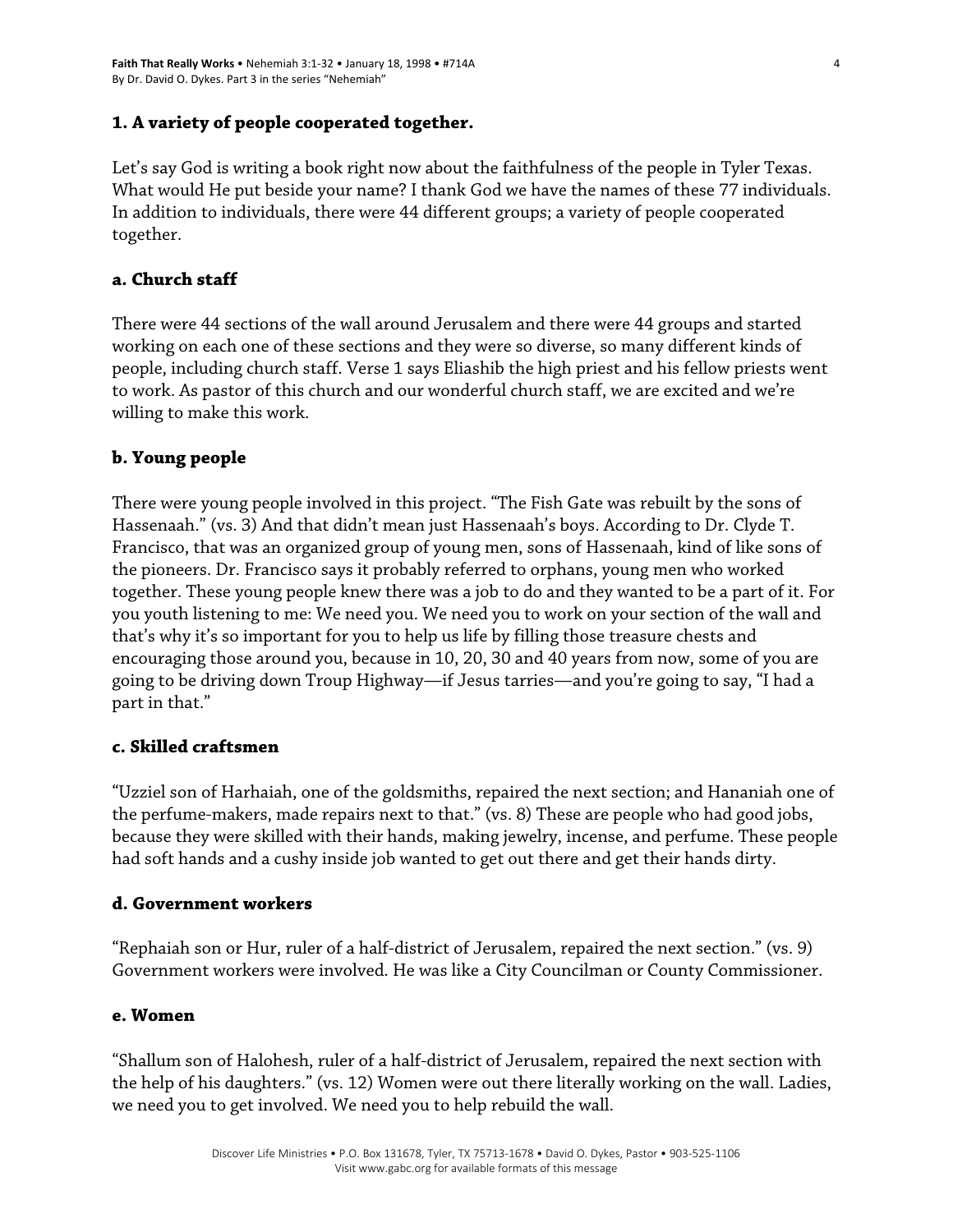## **f. Non-residents**

"The Valley Gate was repaired by Hanun and the residents of Zanoah." (vs. 13) There were even non-residents, people that didn't even live in Jerusalem helping rebuild. They were excited about what God was doing and even though they didn't live there, they wanted to help with the project. Chapter 3 says eight different outlying cities sent people to help.

### **g. Professionals**

"Next to him, the repairs were made by the Levites…" (vs. 17) The Levites were the most highly educated people of the community. They were the ones that did the financial accounting, they were the ones we would compare to lawyers. They pitched in.

### **h. Servants**

"And the temple servants living on the hill of Ophel made repairs up to a point opposite the Water Gate." (vs. 26) The temple servants are what we would call the hourly wage earners.

## **i. Military**

"Next to him, Shemaiah son of Shecaniah, the guard at the East Gate, made repairs." (vs. 29) This man guarding the gate was the closest thing they had to military at the time.

## **j. Single adults**

"Next to them, Meshullam son of Berekiah made repairs opposite his living quarters." (vs. 30) Notice it says "living quarters." Dr. Clyde Francisco, an expert in the Hebrew language, says that was a word that was only used for bachelor's quarters. It would be like an apartment today. Meshullam was a single man and even though he didn't have a family, he wanted to be a part.

### **k. Retailers**

"And between the room above the corner and the Sheep Gate the goldsmiths and merchants made repairs." (vs. 32)

I listed all these walks of life for one simple reason: I wanted you to see the wide variety of people that worked together to get this project done. We are all different individuals with different jobs, different backgrounds and mindsets. But God wants to use a variety of people right here in East Texas to accomplish his work.

What is the New Testament application of this? "So in Christ we who are many form one body, and each member belongs to all the others." (Romans 12:5 NIV) That means those people repairing the southeastern section of the wall could never say they didn't need those people up in the northeastern section. They all needed one another. If you are in the body of Christ, you can never say you aren't needed and we all need each other because we are all working together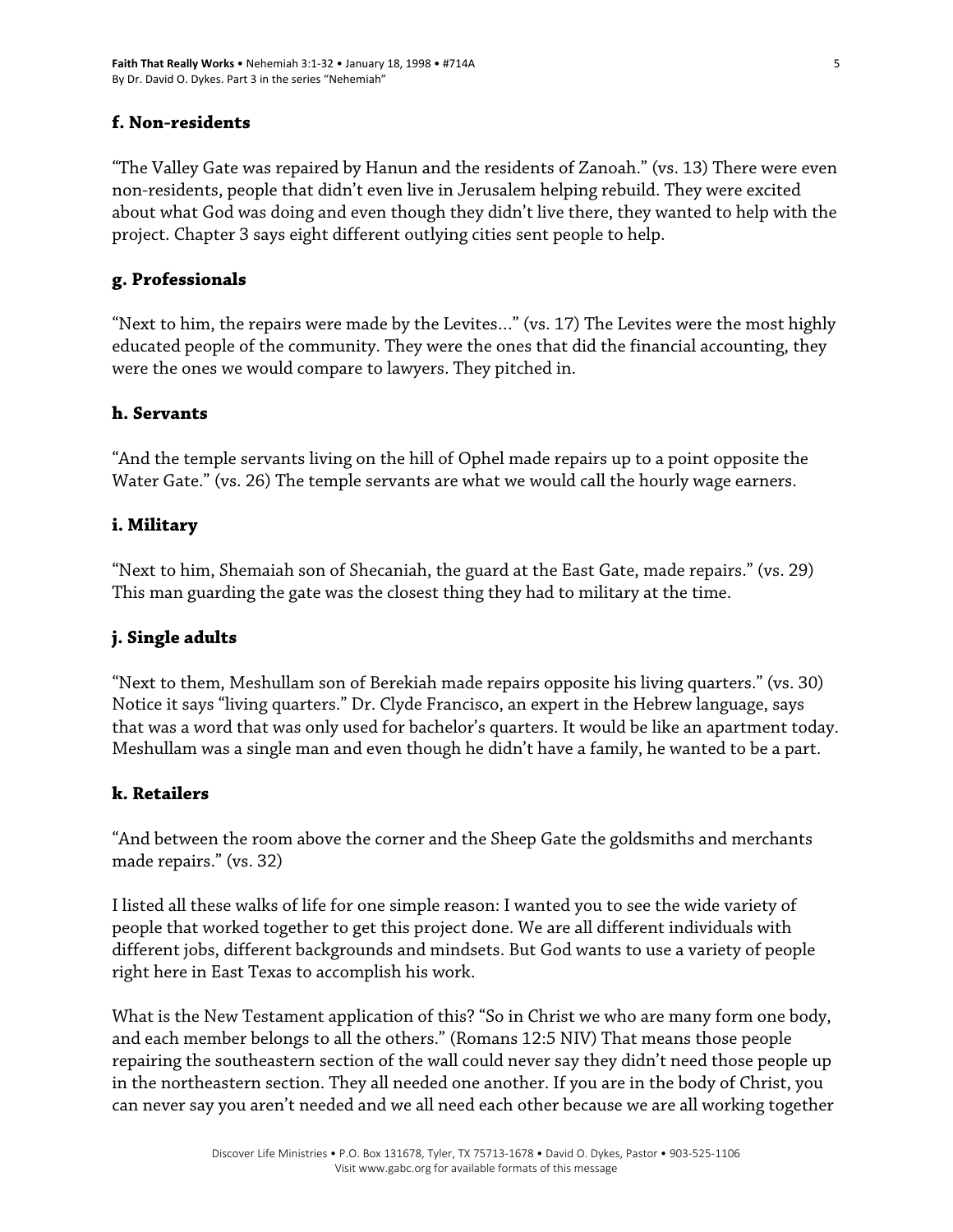as part of the body of Christ. Those who were faithful to work is forever recorded in the word of God, not in just one chapter in Nehemiah, but in *four* chapters.

I wish I could tell you that everybody in the chapter was faithful, but they weren't.

## **B. Those who shirked**

Shirked is an English word meaning to avoid work. There were workers and shirkers. "The next section was repaired by the men of Tekoa, but their nobles would not put their shoulders to the work under their supervisors." (vs. 5) That means while 77 people, at least in 44 groups were working on the sections of the wall, there was one group that stood back with their arms crossed and thought they were too good, too noble, to get their hands dirty. It's true throughout the word of God and it is true today: There will always be folks who are too noble. That means they are too good to get their hands dirty joining God in His work. They stand on the sidelines.

Many of you have heard of Ted Turner. Ted Turner's managerial/leadership philosophy can be summarized in a sign that he has in his office in Atlanta that simply says: Lead, follow or get out of the way. I wonder if Nehemiah felt that that way about some of these nobles from Tekoa? "I need one of you guys to be a leader of one of these groups or follower or worker, but if you're not going to do that, get out of the way, because if you're not on the way, you're in the way."

A group of boys were playing and they were at an age when those boys usually play with a lot of noise, but they were sitting in a room and they weren't making any noise. They were so quiet they caught the attention of the resident mom. She walked in and asked what they were doing. Her son said, "We're playing war." She said they were awfully quiet to be playing war. He said, "I know. We're all generals." We need less generals and more soldiers who will get at the front of the battle and get involved.

Sometimes we think that when we approach a project of God like Nehemiah did and like we're doing here that there are three groups—those who get involved, those who are going to bitterly oppose the project and those who are on middle ground. The nobles of Tekoa were not to get involved, but wanted to stand back and watch and see what happened. But the New Testament says there is no middle ground. There is no neutrality when it comes to faithfulness to Christ and if you get angry at me saying that, how will you feel when you read the words of Jesus? "He who is not with me is against me, and he who does not gather with me scatters." (Matthew 12:30). No middle ground. What is God going to write next to your name? Were you a worker or a shirker?

If there was a section of the wall that had not been completed, it would have been disaster for all the rest. So all the people who were faithful have their names are forever recorded and those who didn't work are also forever recorded.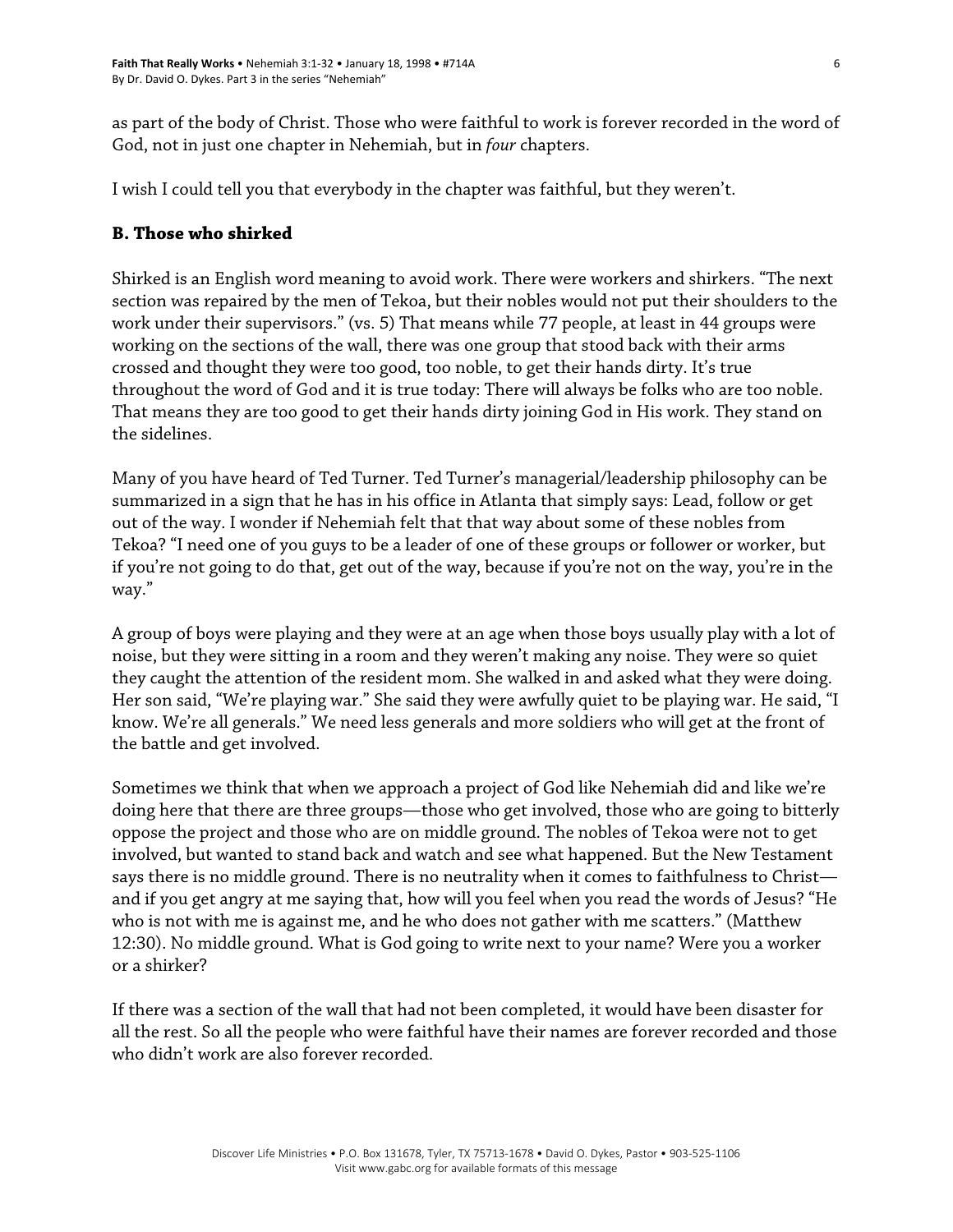### **III. THE PLAN.**

They followed as they followed a very definite plan. If we want the blessings of God upon our work, we must do it the same way God's people been blessed doing in the Bible. We are going to follow this exact pattern, at Green Acres Baptist Church and Discover the Joy. We're following it right now. What was the pattern?

## **A. Each accepted their assigned part.**

Nehemiah assigned 44 sections of the wall and each one of these groups accepted their part. That's exactly what's happening right here Green Acres Baptist Church. We're not rebuilding a wall and were not even building a building. We're building broken-down lives in the power of Jesus Christ and you have a part in it and I have a part in it. And our parts are different. For it to be successful, each person must accept their part in it.

If you were to ask me what your part is or how much I think you should give to Discover the Joy, I would not tell you, because I'm not the one making the assignments—God Almighty is. He is our captain. He's the one that's making the assignments. "But in fact God has arranged the parts in the body, every one of them, just as he wanted them to be." (1 Corinthians 12:18)

You are the body of Christ and each of you is a part of it. Just one of us can't do it. Ten of us can't do it. A thousand of us can't do it—but if each person accepts the part that God is given them to the glory of God will be done. But if you don't do your part, there will be a gap in the wall and what good is a wall around a city if there's a gap left in it? The enemy comes in. You've heard the expression "a chain is only as strong as its weakest link," God has given you a part of the body of Christ and I'm not just talking about Discover the Joy, I'm talking about Christian ministry, service for Christ, spiritual gifts and if you don't fulfill that part, there's a gap in the wall.

Leon Trotsky, one of the leaders of the communist revolution in Russia, second only to Vladimir Lenin was exiled from Russia in the early 20th century because he was a revolutionary. In 1915, Leon Trotsky visited the United States of America. He was invited to attend a men's Sunday school class in Chicago, Illinois, and later he wrote about this experience, that he had a curiosity about the Bible and a curiosity about Christianity. And he went to this Bible study class and you know what happened? The teacher didn't even show up. And, furthermore, the teacher hadn't even gotten a substitute. So they sat there and basically did nothing and Leon Trotsky left and as far as we know, that's the last time he ever attended a church. There was a part of the body of Christ that left a gap in the wall, who didn't do their part. I just wonder what might've happened in the life of this man who led a nation into 70 years of godless atheistic communism. I wonder what might've happened had there been a spirit-filled-Bible-drilled excited man of God opening the word of God, doing his part in the body. Who knows? We will never know, because somebody missed their part of the wall.

What is your part? I don't know, and I can't tell you what your part is. God knows and God will tell you. That's what we're asking you to do, 60 days of prayer and fasting. That's all we are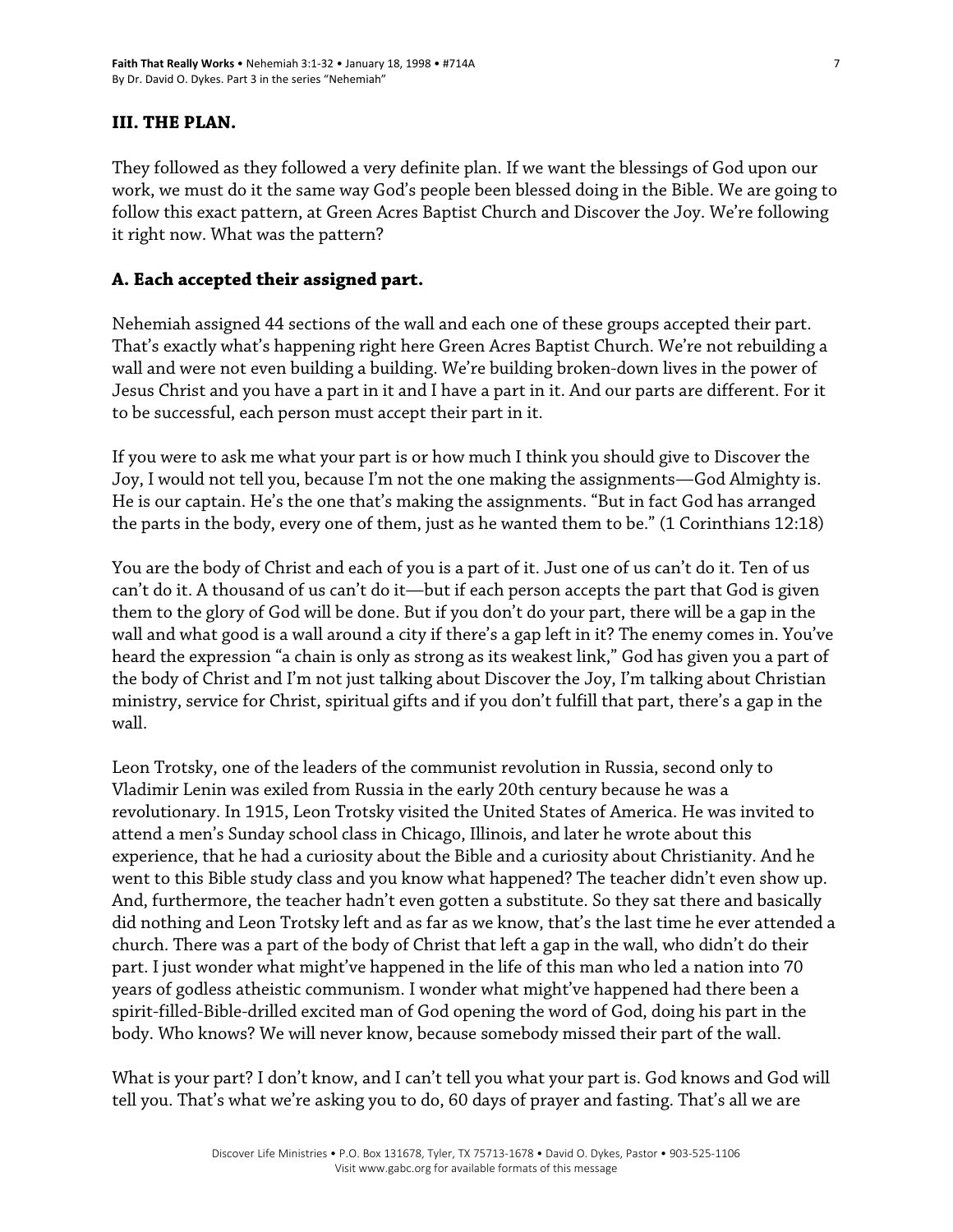asking you to do. Don't you believe there is a God who hears your prayers? Absolutely. And don't you believe there's a God, who if you ask him. "God, what's my part?" He will tell you specifically. If you believe God hears prayers and will answer your prayer specifically and individually, God will. God does. Just ask Him to give you your part and it is up to you. God will accept my part on the wall.

# **B. The parts were not equal.**

I've studied this and I've measured this myself. There were some parts of the wall that were very short, very small, just a tiny little section. Some were only given a gate, not even a part of the wall. For instance, verse 13 says that one group, the residents of Zanoah, repaired five hundred yards! They had the largest section. As you read through chapter 3, you will see some are given little sections and some are given big sections. The parts were not equal.

It's true of us too. God has placed me in the body of Christ and given me a part God is placed you in the body of Christ is given you your part. My part may be bigger because I'm the pastor, but is no more important than your part. Billy Graham's part in the body is bigger than my part but is no more important than your part or my part. The truth is, we're not given equal parts, and so were not expected to do equal in return. We perform in accordance to what we've been given.

Jesus said, "From everyone who has been given much, much will be demanded; and from the one who has been entrusted with much, much more will be asked." (Luke 12:48 NIV) So some of you have got some big parts in this and some have small parts, but everybody's got a part. And this should be our theme: Not equal gifts but equal sacrifice.

I told you last week how we are NOT going to finance this building. I said We are NOT going to go to a bank and ask to borrow \$20 million for 15 years at 8.5% interest, because we will end up paying \$35-\$50 million in interest. Let me tell you how else we're NOT going to do this, and the funny thing is there always people in the church that think this is the way to do it. Roughly 3,000 people attend this church. What if 3,000 people each just gave \$200 a month for 36 months? That's \$21.6 million. Simple. *Wrong*. We will not do it that way, because that's not the way God does it. Jesus said to whom much is given much is required. Some people cannot give \$200 a month, like children and retirees living on Social Security.

On the other hand, many of the people in this room spend \$200 a month just eating out and it's nothing to them. That is nowhere near a sacrifice for you and that's not the way we're going to do it, because they didn't have equal sections of the wall. What is a sacrifice for me may not be a sacrifice for you and what is a sacrifice for that widow may not be a sacrifice for business owner.

## **C. As each performed their part, the project was launched**

"So we rebuilt the wall till all of it reached half its height, for the people worked with all their heart." (Nehemiah 4:6 NIV) We're going to be asking some of you make visits next Sunday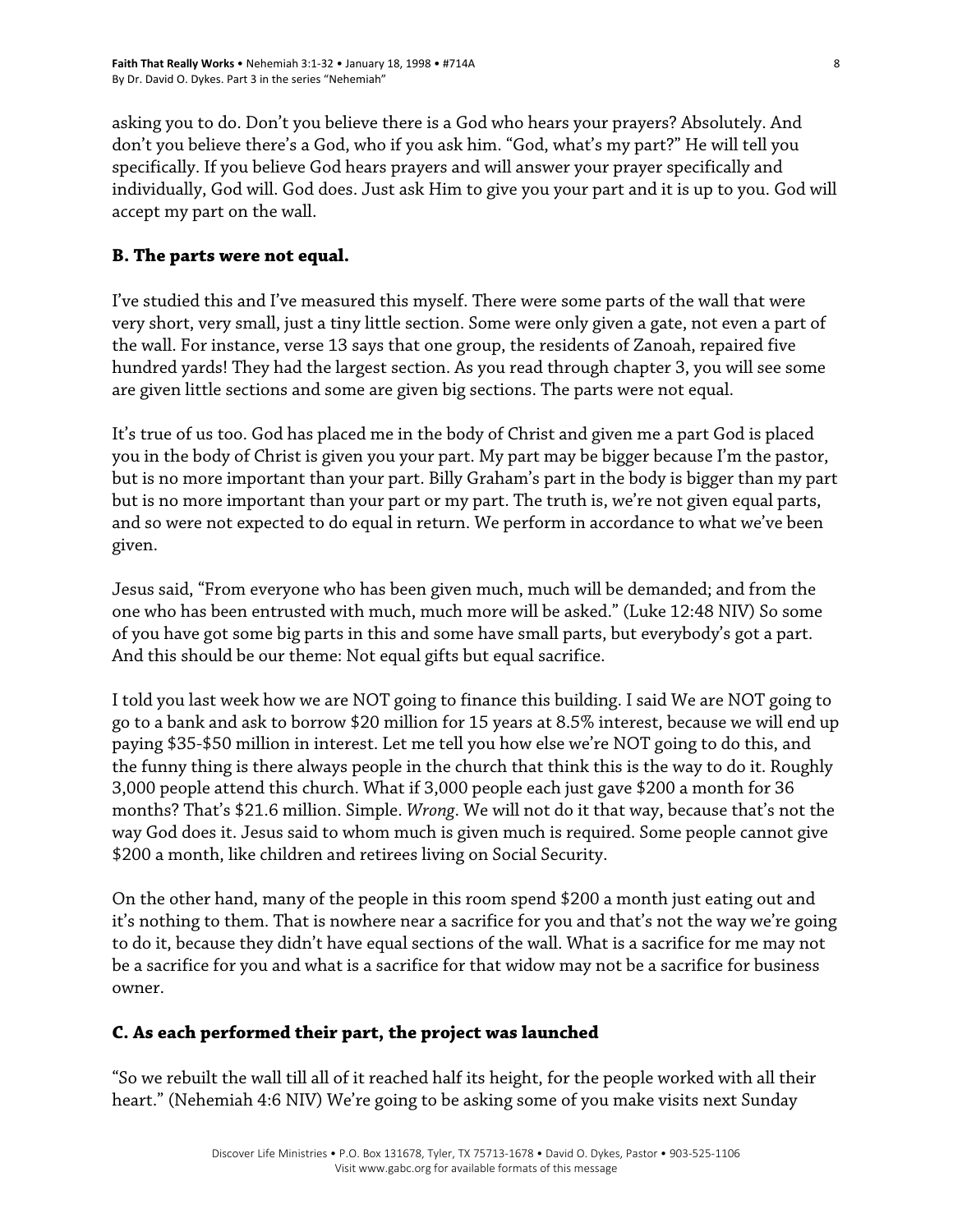deliver packages to Sunday school members, asking some of you to make phone calls; do a variety of things. May be said of you that the people worked with all their heart.

### **CONCLUSION**

We're in the building business but not in bricks and mortar. We're in the business of letting Jesus build lives.

Princes & Kings

Isn't it strange how princes and kings, and clowns that caper in sawdust rings, and common people, like you and me, are builders for eternity?

Each is given a list of rules; a shapeless mass; a bag of tools. And each must fashion, ere life is flown, A stumbling block, or a Stepping-Stone."

*R. Lee Sharpe* 

When God writes down your name, is he going to write "faithful worker" beside it? You did your part on the wall? Ask God what your part is on the wall and gladly accept that task.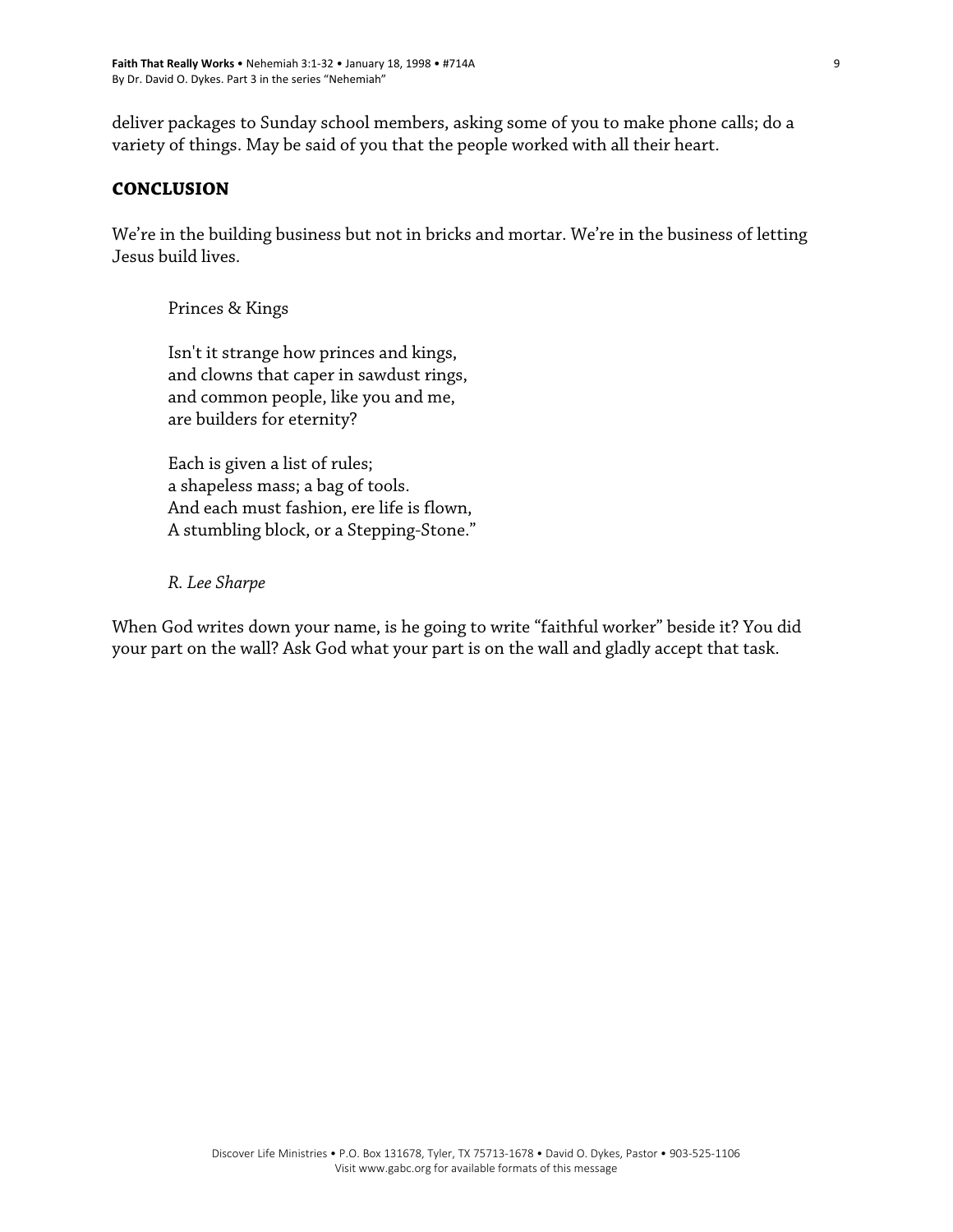#### **OUTLINE**

#### I. THE PLACE WHERE THEY STARTED

#### II. THE PEOPLE WHO ARE REMEMBERED

A. Those who worked

#### A variety of people cooperated together:

- a. Church staff
- b. Young people
- c. Skilled craftsmen
- d. Government workers
- e. Women
- f. Non‐residents
- g. Professionals
- h. Servants
- i. Military
- j. Single adults
- k. Retailers

#### B. Those who shirked

#### III. THE PLAN

#### A. Each accepted their assigned part.

"But in fact God has arranged the parts in the body, every one of them, just as he wanted them to be." *1 Corinthians 12:18*

#### B. The parts were not equal.

Jesus said, "From everyone who has been given much, much will be demanded; and from the one who has been entrusted with much, much more will be asked." *Luke 12:48 NIV*

#### C. As each performed their part, the project was launched

"So we rebuilt the wall till all of it reached half its height, for the people worked with all their heart." *Nehemiah 4:6 NIV*